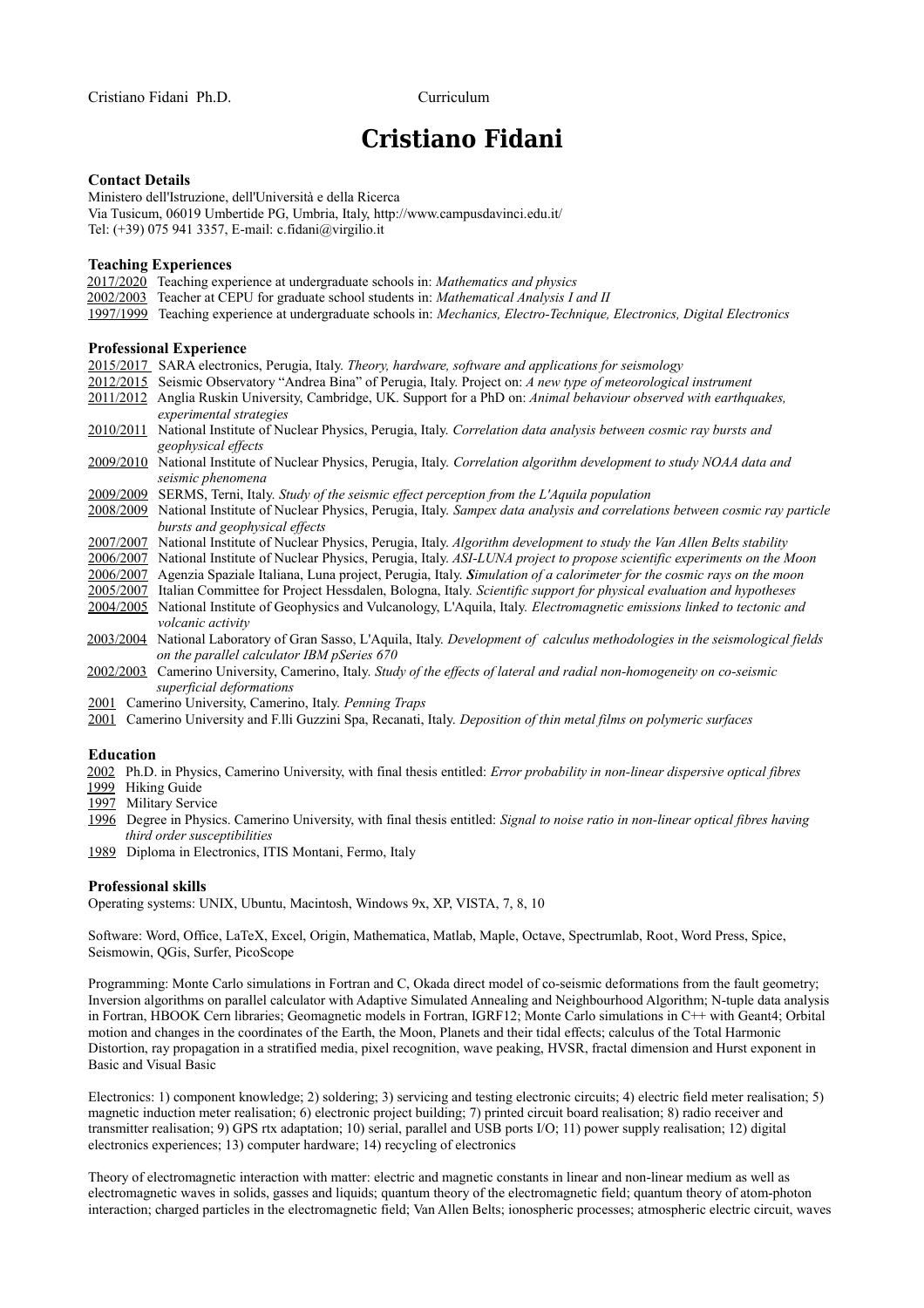in the crust, ellipticity curves in a stratified medium with dissipation

Database: NOAA and SAMPEX satellite statistical data analysis and verify of the correlation between particle bursts and seismic activity obtained in previous works

Test beam: participation at the Frascati National Laboratory to test the feasibility of the AIGLON particle detector dedicated to the study of earthquakes from satellites

# **Professional Projects**

- 2019 present Extension of the Central Italy Electromagnetic Network to monitor ULF and ELF magnetic fields in six station and realization of a mu metal core magnetometer
- 2013 2016 Project financed by the Umbria Region on a meteorological instrument patented as ELECTRODYNAMIC PLUVIOMETER; the prototype development and experimentation were carried out at the "A. Bina" Observatory in Perugia
- 2011 Collaborative Project LOTHAR, FP7-ENV-2012-two-stage, proposes a focused effort on continuous monitoring of processes at the ground-to-air and ground-to-water interfaces around active seismic zones combined with concomitant monitoring of the seismic activity as well as electromagnetic and related phenomena
- 2008 present An analysis is being performed on the CIEN data to compare them to earthquakes, meteorology, atmospheric transient luminous phenomena and ionospheric phenomena
- 2007 present NOAA satellite statistical data analysis in adiabatic coordinates to search a correlation between particle bursts and seismic activity, a result was obtained which was in agreement with previous works
- 2006 2016 Constitution of the CIEN to study ELF and VLF electric field in a seismic area, with 16 operative stations in 2015 2006 - 2008 A recording system for CIEN data was realised by personal computer
- 2003 2007 Realisation of CIEN instruments and their further enhancement through experimentation
- 2000 2005 Historic-bibliographical research to determine the best type of electromagnetic monitoring system in ULF, ELF, VLF and LF bands in order to fully record and carry out spectrum analyses and compare geophysical phenomena

#### **Patents**

*Electrodynamic Pluviometer* No. 102016000077834; deposited on July 25, 2016; approved on January 31, 2019. A large range of rainfall levels evaporations free are now measurable through this invention which realise the measurements with resolutions of seconds and by no-mechanical parts. This small pluviometer as compared as the currently used, is a full solid state device.

## **Referred Publications**

C. Fidani, Probability, Causality and False Alarms Using *Correlations Between Strong Earthquakes and NOAA High Energy Electron Bursts*, Annals of Geophysics, Vol. 62, No. 1, 1-14, 2019.

C. Fidani, *Improving Earthquake Forecasting by Correlations Between Strong Earthquakes and NOAA Electron Bursts*, TAO, Vol. 29, No. 2, 117-130, 2018.

C. Fidani, W. Balderer and F. Leuenberger, *The Possible Influences of the 2012 Modena Earthquakes on the Fluorescence Spectra of Bottled Mineral Water*, Hydrology Current Research, 8:4, 288, 2017.

C. Fidani and D. Marcelli, *Ten Years of the Central Italy Electromagnetic Network (CIEN) Continuous Monitoring*, Open Journal of Earthquake Research, 6, p. 73-88, 2017

C. Fidani, *Particle precipitation prior to large earthquakes of both the Sumatra and Philippine Regions: a statistical analysis*, Journal of Asian Earth Science, 114, p. 384-392, 2015

C. Fidani and G. Martinelli, *A Possible Explanation for Electric Perturbations Recorded by the Italian CIEN Stations Before the 2012 Emilia Earthquakes*, Bollettino di Geofisica Teorica Applicata, 56, n. 2, p. 211-226, June 2015

C. Fidani and M. de Crescenzi, *Morphology Analysis of Cu Film Fractures in Sandwiched Methylmethacrylate Plates*, Materials Science, 21(2), p. 220-225, 2015

G. de Liso and C. Fidani, *Electrical Charges Associated with Sky Darkening and the Turin Shroud*, International Journal of Scientific Research, 4(12), p. 2790-2793, 2014

C. Fidani, F. Freund and R. Grant, *Cows Come Down from the Mountains before the (Mw = 6.1) Earthquake Colfiorito in September 1997; a Single Case Study*, Animals, 4, p. 292-312, 2014

G. de Liso, C. Fidani and A. Viotto, *Multi-parametric monitoring system of associated seismic phenomenology and unusual animal behaviour in Western Piedmont*, Advances in Research, 2(6), p. 303-319, 2014

G. de Liso and C. Fidani, *Seismic Precursory Phenomenology in Unusual Animal Behaviour in Val Pellice, Western Piedmont, in Comparison with Anomalies of some physical Parameters*, Open Journal of Earthquake Research, 3, p. 30-42, 2014

G. de Liso, C. Fidani and A. Viotto, *Unusual animal behaviour before earthquakes and multiple parameter monitoring in Western Piedmont*, Earth Science, 3(1), p. 14-25, 2014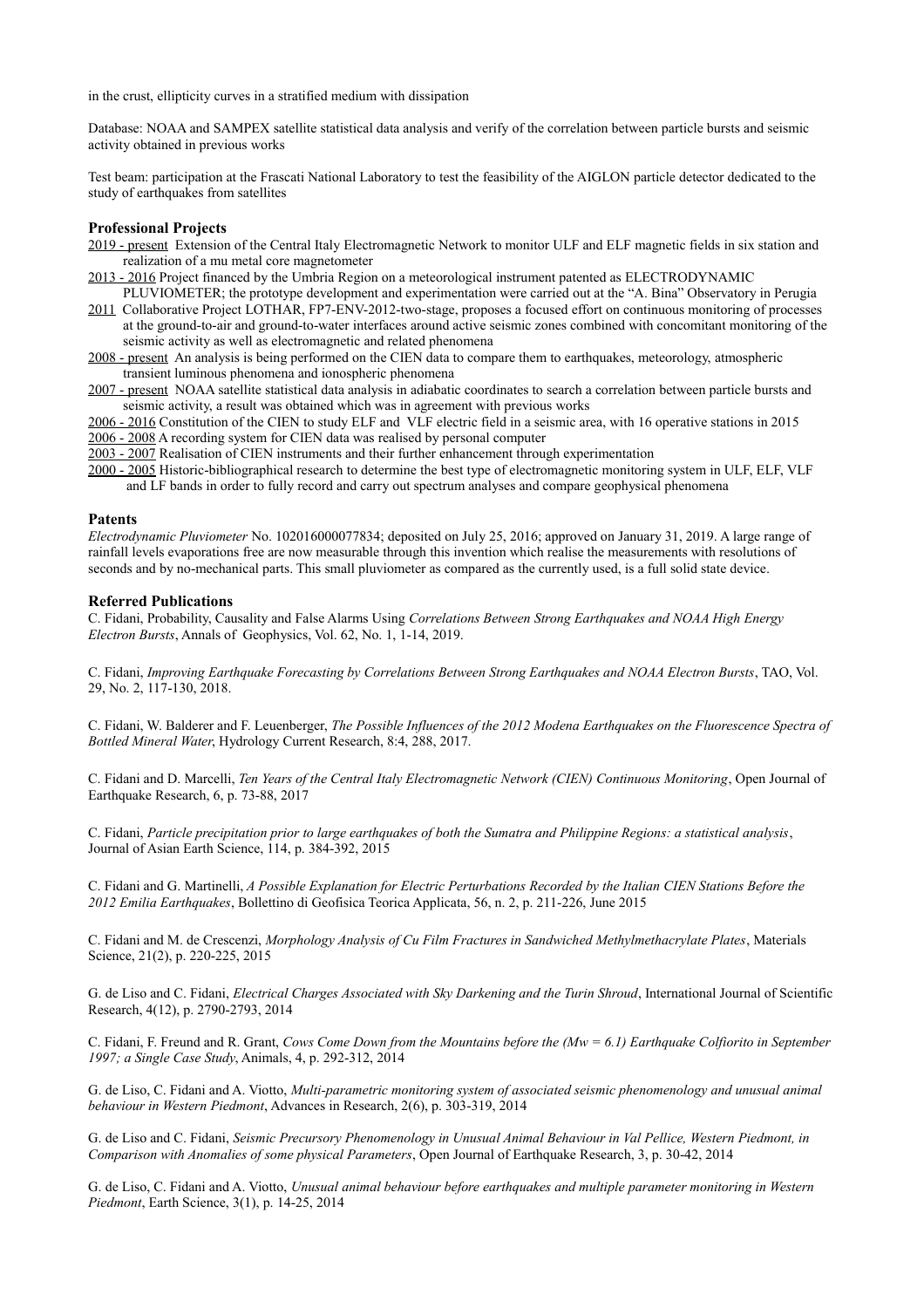C. Fidani, *Biological Anomalies around the 2009 L'Aquila Earthquake*, Animals, 3, p. 693-721, 2013

X. Zhang, C. Fidani, J. Huang, X. Shen, Z. Zeren and J. Qian, *Burst increases of precipitating electrons recorded by the DEMETER satellite before strong earthquakes*, NHESS, n. 13, p. 197-209, 2013

C. Fidani, *The Raffaele Bendandi earthquake warnings based on planetary positions*, New Concepts in Global Tectonics Newsletter, n. 65, p. 47-54, December, 2012

C. Fidani, R. Battiston, W. Burger and L. Conti, *A study of NOAA particle flux sensitivity to solar activity and strategies to search for correlations among satellite data and earthquake phenomena*, Int. J. Rem. Sensing, 33, n. 15, p. 4796-4814, 10 August 2012

C. Fidani, *Statistical and spectral properties of the L'Aquila EQL in 2009*, Bollettino di Geofisica Teorica Applicata, 53, n. 1, p. 135- 146, March 2012

C. Fidani, *The Central Italy Electromagnetic Network and the 2009 L'Aquila earthquake: observed electric activity*, geosciences, 1, p. 3-25, December 2011

G. Ambrosi, R. Battiston, W. J. Burger, C. Fidani, M. Ionica, G. Castellini, C. Guandalini, G. Laurenti and S. Lucidi, *Aiglon: A Magnetic Spectrometer for Geophysics*, Astroparticle, Particle, Space Physics, Radiation Interaction, Detectors and Medical Physics Applications, Vol. 7, 13th ICATPP Conference, ISBN 978-981-4405-06-5, World Scientific Publishing, October 2011

C. Fidani, R. Battiston and W. Burger, *Searching a correlation between earthquakes and NOAA satellite energetic particle bursts*, Remote Sensing, vol. 2, p. 2170-2184, 2010

C. Fidani, *The EQLs of the L'Aquila earthquake, April 6, 2009*, NHESS, vol. 10, p. 967-978, 2010

R. Battiston, M. T. Brunetti, F. Cervelli, C. Fidani and M. Menichelli, *A Moon-borne electromagnetic calorimeter*, Astrophys. Space Sci., Vol. 323, p. 357-366, 2009

C. Fidani and R. Battiston, *Analysis of NOAA particle data and correlations with seismic activity*, NHESS, vol. 8, p. 1277-1291, 2008

A. Amoruso, L. Crescentini and C. Fidani, *Effects of crustal layering on source parameter inversion from co-seismic geodetic data*, Geophys. Jour. Int., Vol.159, p. 353-364, 2004

C. Fidani and P. Tombesi, *Decreasing Error Probability in Optical Transmission Line*, Physical Review A 65, 033815, 2002

## **Conference Proceedings**

C. Fidani and M. Orsini, *The magnetic network of CIEN detecting ELF pulses*, 38th GNGTS, Roma. 1-4 Nov. 12-14, 2019

C. Fidani, *Air ions associated to the electric oscillations recorded by CIEN*, 38th GNGTS, Roma. 9-12 Nov. 12-14, 2019

C. Fidani, O*scillating charged clouds revealed by the Central Italy Electromagnetic Network as a common atmospheric phenomena*, 105th CONGRESSO NAZIONALE SOCIETA' ITALIANA DI FISICA, L'Aquila, p. 56, Sep. 23-27, 2019

C. Fidani, F*rom the Bayes theorem to a model of the geomagnetic interaction between strong earthquakes in the Indonesian archipelagoes and particle data detected by NOAA satellites*, 105th CONGRESSO NAZIONALE SOCIETA' ITALIANA DI FISICA, L'Aquila, p. 167, Sep. 23-27, 2019

C. Fidani, *An electric cloud model verify for the electric oscillations recorded by CIEN during intense seismic swarms*, 37th GNGTS, Bologna. 64-67, Nov. 19-21, 2018

C. Fidani and M. Orsini, *A ground distributed electric current to model magnetic pulses recorded by CIEN during strong seismic activity*, 37th GNGTS, Bologna. 67-69 Nov. 19-21, 2018

C. Fidani, *Forecasting probability and false alarms for strong earthquakes by a causal model of high energy electron disturbances into the ionosphere*,  $37<sup>th</sup>$  GNGTS, Bologna. 70-73 Nov. 19-21, 2018

D. Marcelli and C. Fidani, *Risultati e proposte della Rete Elettromagnetica dell'Italia Centrale*, 1° CONVEGNO NAZIONALE " PRECURSORI SISMICI ED ELETTROMAGNETICI", Portici - Napoli, September 21, 2018

C. Fidani, *Charged oscillating clouds revealed by electric sensors during strong seismic and meteorological activities*, 104<sup>th</sup> CONGRESSO NAZIONALE SOCIETA' ITALIANA DI FISICA, Arcavacata di Rende - Cosenza, 179-180, Sep. 17-21, 2018

C. Fidani, *Correlations between VAB electron loss detected by NOAA and strong seismic activity used to improve forecasting of M ≥ 6 earthquakes*, EMSEV2018, Potenza. 124-127, Sep. 17-21, 2018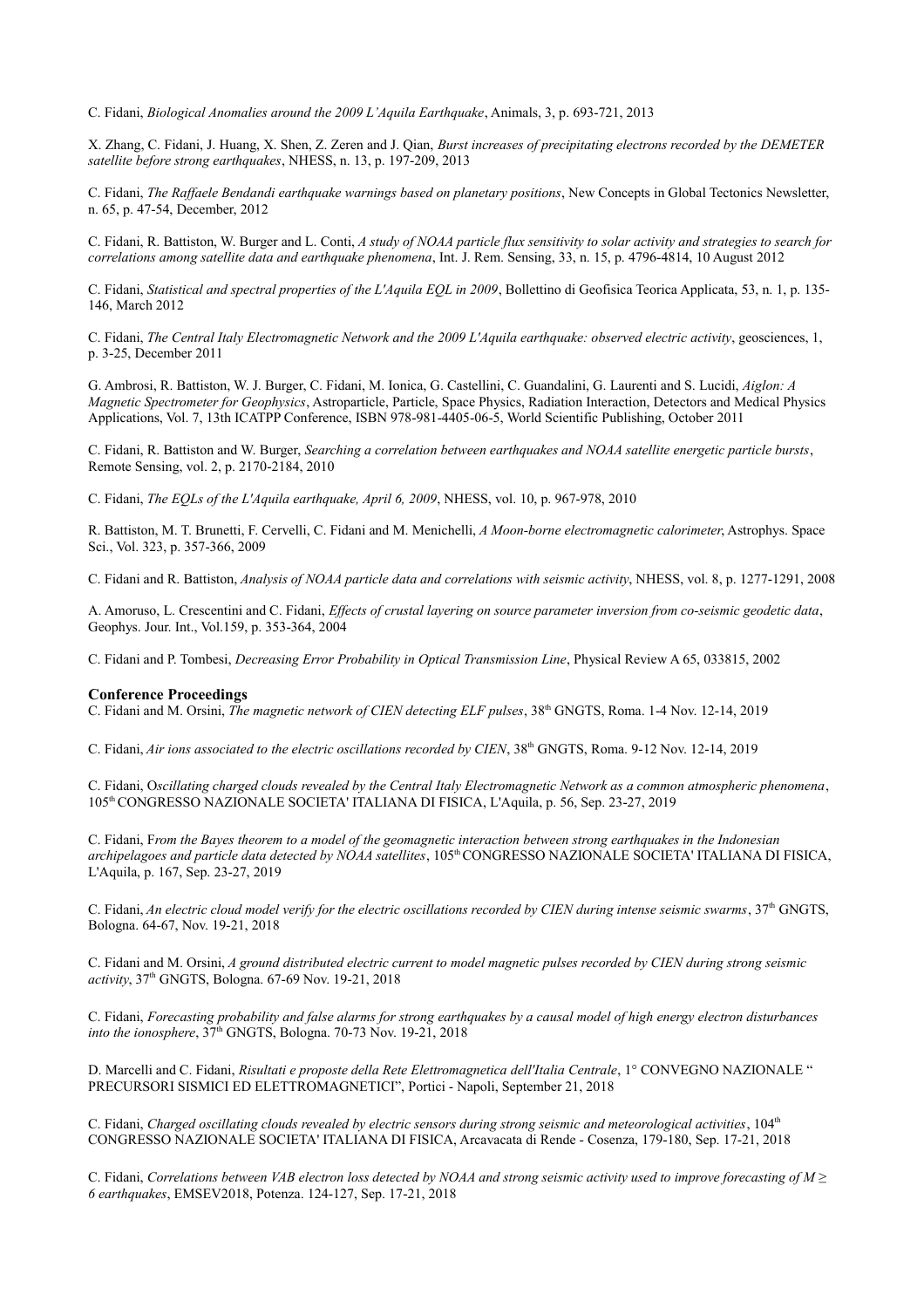M. Orsini and C. Fidani, *Modelling magnetic pulse swarms that anticipated the 2016 Norcia, and 2017 Capitignano, Central Italy earthquakes*, EMSEV2018, Potenza. 87-89, Sep. 17-21, 2018

C. Fidani, *An electric cloud model for the signals recorded in Central Italy during intense seismic swarms*, EMSEV2018, Potenza. 68-71, Sep. 17-21, 2018

C. Fidani, *Probability and strong earthquakes from low earth orbit satellites*, 36<sup>th</sup> GNGTS, Trieste. 311-314, Nov. 14-16, 2017

C. Fidani, *Electricity perturbations observed around the October 30, 2016 Norcia earthquake, M* =  $6.5$ , 36<sup>th</sup> GNGTS, Trieste. 314-316, Nov. 14-16, 2017

M. Orsini and C. Fidani, Magnetic *perturbations observed around the October 30, 2016 Norcia earthquake, M* =  $6.5$ ,  $36<sup>th</sup>$  GNGTS, Trieste. 316-318 Nov. 14-16, 2017

A. Brucolini, C. Fidani, L. Sdei, N. Frontini, A. Bertucci, D. Santoni, *Geophysical related monitoring at GEA Observatory*, 36th GNGTS, Trieste. 319-321, Nov. 14-16, 2017

W. Balderer, C. Fidani , F. Leuenberger, C. Roques, *Possible influence of the M 6.2 near Arquata, Accumuli and the M 6.5 near Norcia, Central Italy earthquakes (24.8.2016 and 30.10.2016) on the fluorescence spectra of bottled mineral water*, 2<sup>nd</sup> International Multidisciplinary Conference on Mineral Waters, Vila de Luso, Portugal, March 26-31, 2017

C. Fidani, *Further developments on correlations between strong earthquakes and NOAA el ectron bursts from space*, 35th GNGTS, Lecce, p. 286-289, Nov. 22-24, 2016

C. Fidani, *The Central Italy El ectromagnetic Network (CIEN) ten years after the beginning of continuous monitoring*, 35th GNGTS, Lecce, p. 289-293, Nov. 22-24, 2016

C. Fidani, *Strong Earthquakes in Indonesia and Philippines warned in advance from Space*, ESC2016, Trieste, Italy, September 4-11, 2016

C. Fidani, *Ten years of electromagnetic recordings by the Central Italy Electromagnetic Network (CIEN)*, ESC2016, Trieste, Italy, September 4-11, 2016

C. Fidani, *Forecasting Strong Earthquakes in Indonesia and Philippines from Space*, BSS16, Trieste, Italy, June 27-July 1, 2016

C. Fidani, *A Statistical Correlation Between Low L-shell Electrons Measured by NOAA Satellites and Strong Earthquakes*, AGU, San Francisco, California, NH21C-1843, December 14-18, 2015

C. Fidani, *Probability of earthquake occurrence from electric anomalies recorded by CIEN*, 34<sup>th</sup> GNGTS, Trrieste, p. 11-15, Nov. 17-19, 2015

W. Balderer, C. Fidani, F. Leuenberger, *Possible influence of the Modena M 6.0 May 20, 2012 earthquake on the fluorescence*  spectra of Bottled Mineral Water,  $42^{\text{th}}$  IAH Congress, AQUA 2015, Rome, September 13 - 18, 2015

W. Balderer, C. Fidani, F. Leuenberger, *Comparison of results of synchronous scanning fluorescence measurements of bottled mineral water in the area of the Modena earthquake of May 20, 2012 with data of occurring earthquakes*, 4<sup>th</sup> Bi-Annual International Geo-Hazards Research Symposium, NASA Ames Research Park, Mountain View, CA, December 10 - 12, 2014

C. Fidani, *Positive Correlation between Strong Indonesian and Philippine Region Earthquakes and NOAA Satellite Low L-shell Electron Bursts*, 33th GNGTS, Bologna, p. 27-34, Nov. 25-27, 2014

P. M. Siciliani, C. Fidani, D. Marcelli, M. Arcaleni, S. Tardioli, *Electrical oscillations recorded by CIEN stations at time of two seismic swarms in the Umbria Region, Central Italy, in 2013-2014*, 33<sup>th</sup> GNGTS, Bologna, p. 87-92, Nov. 25-27, 2014

G. de Liso, C. Fidani, R. Brillante, *Sky darkening during strong earthquakes as a hypotheses of the earth's crust emission in Holy Shoud image study*, ATSI 2014, Bari, p.113-118, September 4-5, 2014

C. Fidani, I fenomeni elettrici di origine sismica e meteorologica, indicazioni sulla pericolosità dei fenomeni naturali, Festival della Complessità, Chieti, p.46, July 4-6, 2014

C. Fidani, *La Rete Elettromagnetica dell'Italia Centrale*, Atti del convegno su Sismicità, gas Radon, elettromagnetismo, radioattività, reti di monitoraggio ufficiali e amatoriali, stato dell'arte nella ricerca dei segnali possibili precursori sismici, Pozzuolo del Friuli, p. 51-61, April 24-26, 2014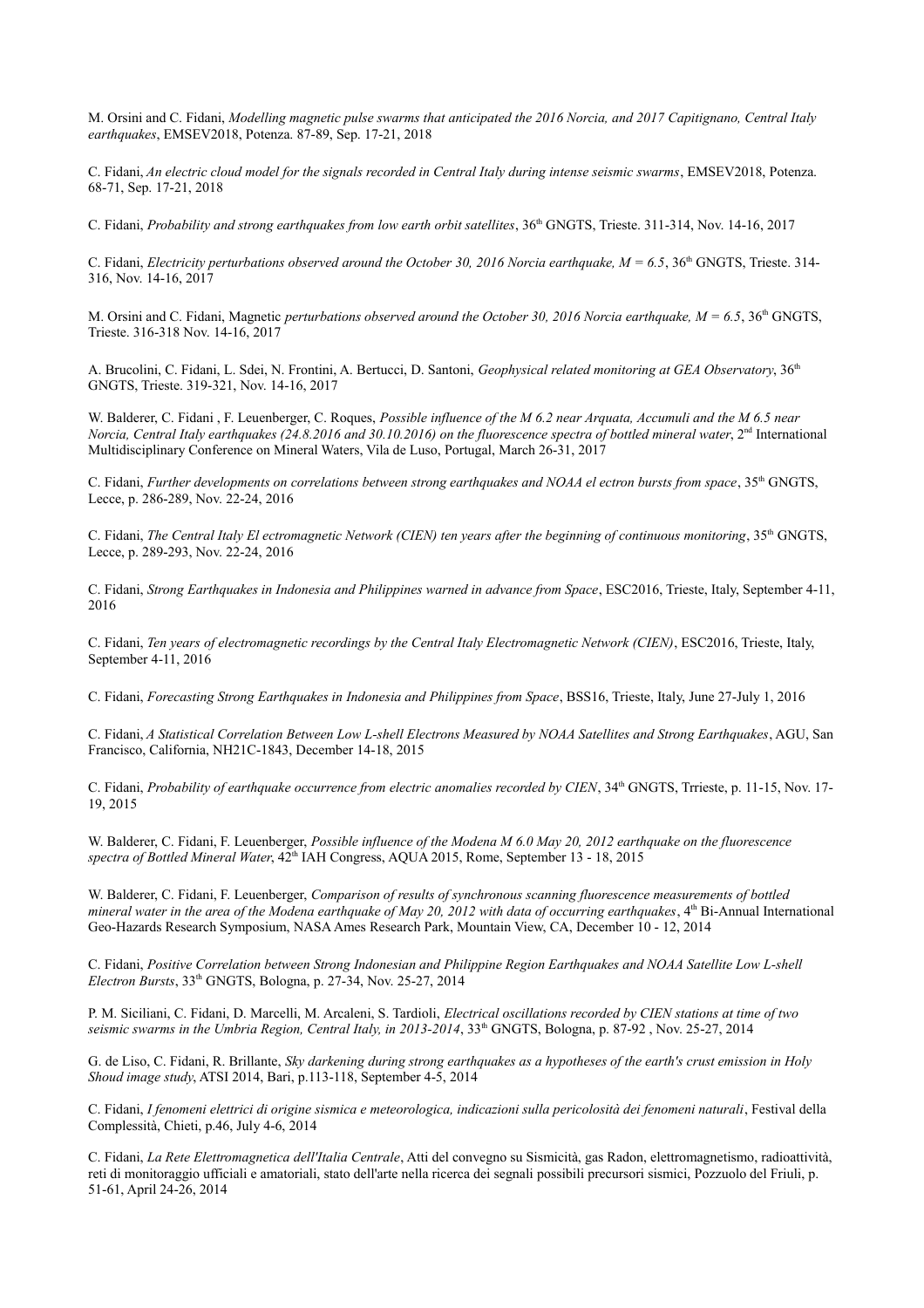C. Fidani, *Animal behaviour and the economy before earthquakes*, 32th GNGTS, Trieste, p. 70-75, Nov. 19-21, 2013

P. M. Siciliani, C. Fidani, F. Stoppa, G. Iezzi, M. Arcaleni, S. Tardioli, D. Marcelli, *Electromagnetic perturbations associated with*   $M = 5$ , July 21, 2013, Ancona, Italy earthquake observed by CIEN,  $32<sup>th</sup>$  GNGTS, Trieste, p. 66-70, Nov. 19-21, 2013

G. de Liso, C. Fidani, A. Viotto, *Multiple parameter monitoring and seismic precursory phenomenology in unusual animal*  behaviour in western Piedmont, 32<sup>th</sup> GNGTS, Trieste, p. 60-66, Nov. 19-21, 2013

C. Fidani, F. Freund and R. Grant, *Unusual Behaviour of cows prior to a large earthquake*, EGU, Vol. 15, EGU2013-13865, 2013

C. Fidani, *ELF signals from the Central Italy Electromagnetic Network (CIEN) at the time of the 2012 Emilia-Romagna earthquakes*, EGU, Vol. 15, EGU2013-680, 2013

C. Fidani, D. Albarello, M. Arcaleni, G. Martinelli, P. M. Siciliani, S. Tardioli, A. Vannucchi, *Emilia earthquake: VLF transmitters*  and ELF signal from the Central Italy Electromagnetic Network (CIEN), 31<sup>th</sup> GNGTS, Potenza, p. 415-420, Nov. 20-22, 2012

X. Zhang, C. Fidani, *Particle bursts and strong earthquakes from the DEMETER satellite*, 31<sup>th</sup> GNGTS, Potenza, p. 409-415, Nov. 20-22, 2012

X. Zhang, C. Fidani, J. Huang, X. Shen, *Precipitation of high energy particles recorded by DEMETER satellite before strong earthquakes*, AGU, San Francisco, California, NH23A-1549, December 5-9, 2011

F. Stoppa, G. Iezzi, C. Fidani, M. Orsini, V. S. Brobovlsky, G. Giuliani, M. Morrone, *Deterministic Earthquake assessment by electromagnetic signals*,  $30<sup>th</sup>$  GNGTS, Trieste, p. 402-405, Nov. 14-17, 2011

C. Fidani, *Central Italy Electromagnetic Network (CIEN)*,  $30<sup>th</sup>$  GNGTS, Trieste, p. 365-368, Nov. 14-17, 2011

G. Ambrosi, R. Battiston, W. J. Burger, G. Castellini, C. Fidani, C. Guandalini, M. Ionica, G. Laurenti and S. Lucidi, *Aiglon: A Magnetic Spectrometer for Geophysics*, Astroparticle, Particle, Space Physics, Radiation Interaction, Detectors and Medical Physics Applications, 13<sup>th</sup> ICATPP Conference, October 3-7, 2011

C. Fidani, R. Battiston and W. J. Burger, *Correlations between NOAA satellite particle bursts and strong earthquakes*, 29<sup>th</sup> GNGTS, Prato, p. 179-182, Oct. 28-30, 2010

C. Fidani, *ELF signals by Central Italy electromagnetic network in 2008-2010*, 29<sup>th</sup> GNGTS, Prato, p. 175-179, Oct. 28-30, 2010

C. Fidani, *ELF signals and EQLs in Central Italy in 2009*, EGU, Vol. 12, EGU2010-9167, 2010

R. Battiston and C. Fidani, *Correlations between NOAA satellite particle bursts and strong earthquakes*, EGU, Vol. 12, EGU2010- 9093, 2010

C. Fidani, *Luminous and other non-seismic phenomena associated to the April 6, 2009, L'Aquila earthquake*, 28<sup>th</sup> GNGTS, Trieste, p. 373-375, Nov. 16-19, 2009

C. Fidani, *Electromagnetic signals recorded by Perugia and S. Procolo (Fermo) stations before the L'Aquila earthquakes*, 28th GNGTS, Trieste, p. 370-373, Nov. 16-19, 2009

C. Fidani, *Le previsioni di Raffaele Bendandi ispirate dal grande terremoto*, Miscellanea INGV for 100 years from the Messina earthquake, Reggio Calabria, Vol.3, p. 60-61, December 2008

R. Battiston and C. Fidani, *Searching for correlation between NOAA particle data and seismic activity*, EGU, Vol.10, EGU2008-A-11194, 2008

C. Fidani and R. Battiston, *A lunar spectrometer for Radon emanations linked to seismic activity*, EGU, Vol.10, EGU2008-A-11324, 2008

C. Fidani, *Tlp versus moonquakes to understand earthquake associated phenomena*, EGU, Vol.10, EGU2008-A-11236, 2008

M. T. Brunetti, R. Battiston, F. Cervelli, C. Fidani and M. Menichelli, *A Moon Calorimeter For The Detection Of Very High Energy Gamma Rays*, ICEUM9/ILC2007, Sorrento, ID 53, 22-26 Oct. 2007

R. Battiston and C. Fidani, *Particle Detection Using Moon Seismology*, ICEUM9/ILC2007, Sorrento, ID 57, 22-26 Oct. 2007

C. Fidani, *TLP Versus Moonquakes to Understand Earthquake Associated Phenomena*, ICEUM9/ILC2007, ID 86, Sorrento, 22-26 Oct. 2007

R. Battiston and C. Fidani, *Particle detection using Moon seismology*, Italian Vision for Moon Exploration, p. 50, 22 Dec. 2006

C. Fidani, *On Electromagnetic Precursors of Earthquakes: Models and Instruments*, IPHW Conference, 17 June, Medicina, Bologna, p. 25-41, 2006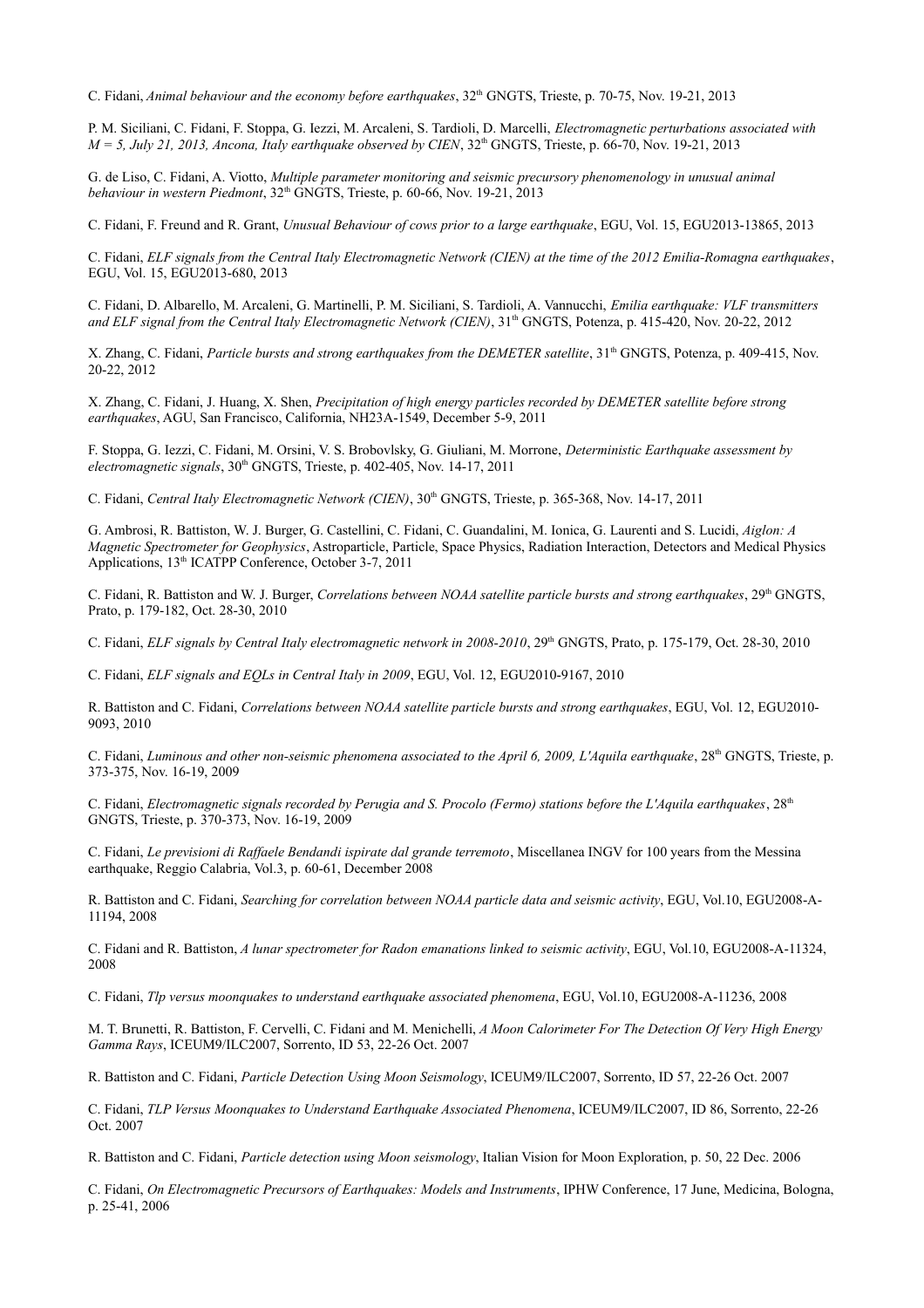A. Amoruso, L. Crescentini and C. Fidani, *3D investigation of relevance of crustal layering on the inversion of source parameters from co-seismic displacement*, EGU04-A-02091, 2004

A. Amoruso, L. Crescentini and C. Fidani, *Effects of crustal layering on source parameter inversion from co-seismic displacement data*, AGU, December 5-12, San Francisco, California, S42E-0220, 2003

C. Fidani and P. Tombesi, *The Error Probability in Optical Transmission Line*, NLGW, March 25-28, Clearwater, Florida, p. 312- 314, 2001

## **Published Books**

C. Fidani, in Italian, Previsioni e Conferme in *Raffaele Bendandi, Ombre sul Sole*, of Paola Lagorio with EDIT Faenza, ISBN 978- 88-8152-188-3, p. 117-135, February 2011

C. Fidani curator of Raffaele Bendandi's book in Italian, *Le stelle soli dell'infinito*, ISBN: 88-8152-144-X, EDIT Faenza, 271 pp., May 2006

C. Fidani, in Italian, *Ipotesi sulle anomalie elettromagnetiche associate ai terremoti*, ISBN: 88-87182-08-6, L'Aquila, Libreria Universitaria Benedetti Ed., 300 pp., July 2005

## **Popular Publications**

C. Fidani, *Gruppo ARI Precursori Sismici Elettromagnetici*, I progetti in cui crediamo, Radio Rivista, p.1-2, aprile 2018

C. Fidani, *Progetto "Precursori Elettromagnetici"*, I progetti in cui crediamo, Radio Rivista, p.45-47, febbraio 2017

C. Fidani, Alcune conferme alle previsioni dei terremoti di Raffaele Bendandi, CIPH - Comitato Italiano per il Progetto Hessdalen – ICPH, at [http://www.itacomm.net/EQL/2011\\_Fidani.pdf,](http://www.itacomm.net/EQL/2011_Fidani.pdf) 2011

C. Fidani, *EQL e altre luminosità a L'Aquila nel 2009*, CIPH - Comitato Italiano per il Progetto Hessdalen – ICPH, at [http://www.itacomm.net/EQL/2010\\_2\\_Fidani.pdf,](http://www.itacomm.net/EQL/2010_2_Fidani.pdf) 2010

C. Fidani, *Obiettivi scientifici raggiungibili dalle osservazioni dei fenomeni luminosi in atmosfera*, CIPH - Comitato Italiano per il Progetto Hessdalen - ICPH, at [http://www.itacomm.net/EQL/2010\\_FIDANI.pdf,](http://www.itacomm.net/EQL/2010_FIDANI.pdf) 2010

C. Fidani, *Alcune considerazioni sui fenomeni luminosi del terremoto dell'Aquila*, CIPH - Comitato Italiano per il Progetto Hessdalen – ICPH, at [http://www.itacomm.net/EQL/2009\\_FIDANI\\_.pdf,](http://www.itacomm.net/EQL/2009_FIDANI_.pdf) 2009

C. Fidani, *Le luci del terremoto* - Focus n. 200, p. 140-147, June 2009

C. Fidani, The Raffaele Bendandi forecasting inspired by the great earthquake, CIPH - Comitato Italiano per il Progetto Hessdalen – ICPH, at [http://www.itacomm.net/EQL/engbent1908.pdf,](http://www.itacomm.net/EQL/engbent1908.pdf) 2009

C. Fidani, *Earthquake lights in Reggio Calabria and Messina, Italy, one hundred years after the December 28, 1908 quake*, CIPH - Comitato Italiano per il Progetto Hessdalen – ICPH, at [http://www.itacomm.net/EQL/2009\\_Fidani-n-e.pdf,](http://www.itacomm.net/EQL/2009_Fidani-n-e.pdf) 2009

C. Fidani, *L'effetto Aharonov-Bohm e il potenziale quantistico*, Biblioteca Ulisse, Saggio, Divulgazione e Informazione, [http://ulisse.sissa.it/biblioteca/saggio/2007/Ubib070622s001,](http://ulisse.sissa.it/biblioteca/saggio/2007/Ubib070622s001) June 22, 2007

C. Fidani, *A possible contribution made by Science of Global Information*, Cifa News, Supplemento a Ricerca Aerospaziale, Anno XXII, p. 14-16, [http://www.cifafondation.org/CIFA\\_News/CIFA\\_News\\_39.pdf,](http://www.cifafondation.org/CIFA_News/CIFA_News_39.pdf) December 2006

C. Fidani, Six reports for the local council of Faenza on the activity of Raffaele Bendandi: which contains 142 forecasts of earthquakes, 2004

C. Fidani and M. de Crescenzi, *Analysis of Core Cu Fractures in Sandwiched Methylmethacrylate Plates*, report for Guzzini spa, 2002

## **Schools, Meetings and Conferences**

38th GNGTS, November 12-14, 2019, CNR Roma, with a presentation and a poster

105th CONGRESSO NAZIONALE SOCIETA' ITALIANA DI FISICA, September 23-27, 2019, L'Aquila, with two presentation

37th GNGTS, November 19-21, 2018, Bologna, with two presentations and a poster

104th CONGRESSO NAZIONALE SOCIETA' ITALIANA DI FISICA, September 17-21, 2018, Arcavacata di Rende, with a presentation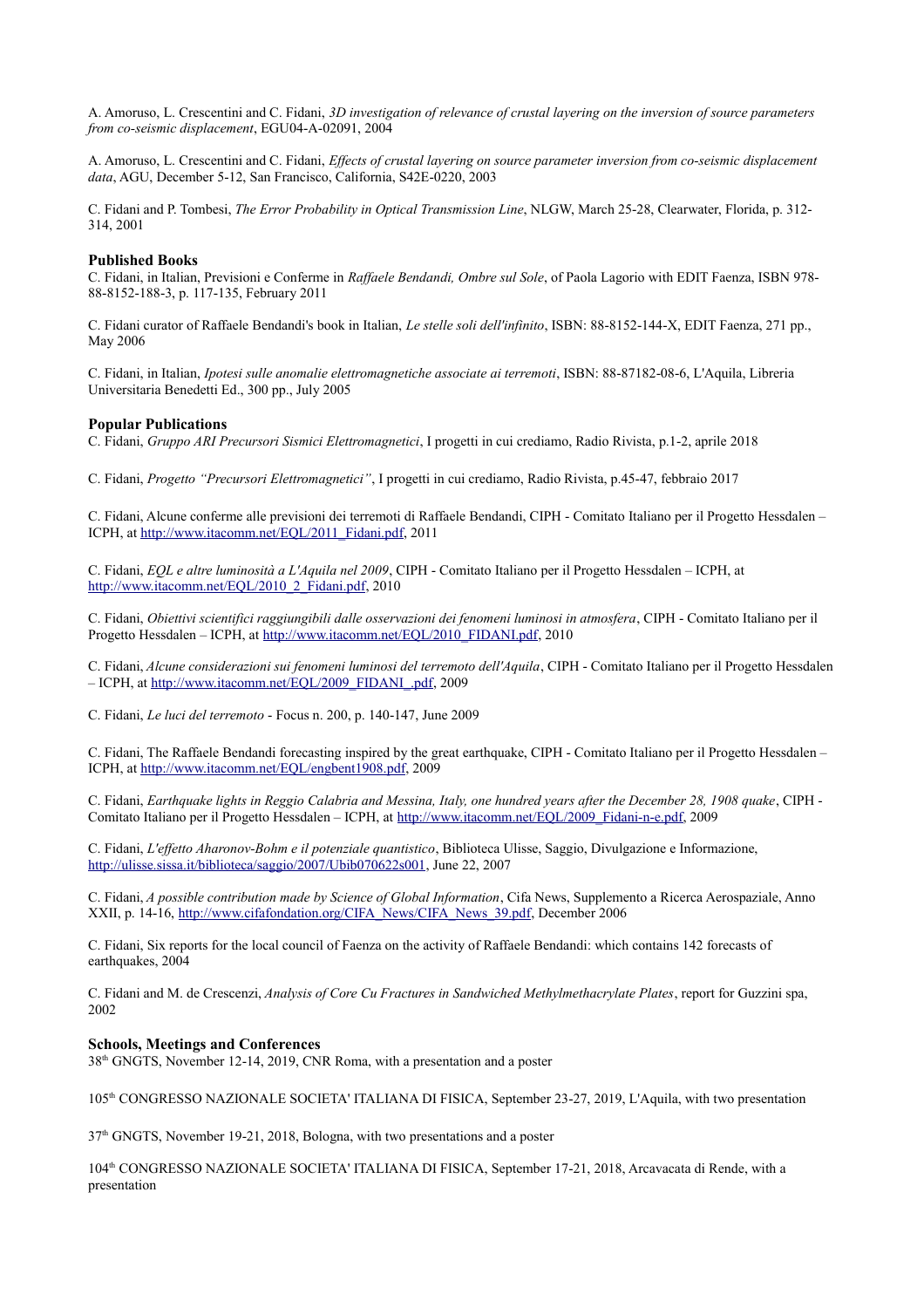EMSEV2018, September 17-21, 2018, Potenza, with a presentation and two posters

1° CONVEGNO NAZIONALE " PRECURSORI SISMICI ED ELETTROMAGNETICI", September 21, 2018, Portici, with a presentation

 $36<sup>th</sup>$  GNGTS, November 14-16, 2017, Trieste, with a presentation and three posters

Meeting organizer: *Lo studio dei terremoti recenti a venti anni dall'evento di Colfiorito*, with a contribution entitled: *Dalle luci sismiche di Colfiorito alle osservazioni della rete elettromagnetica dell'Italia Centrale*, Colfiorito, August 19, 2017

*Il terremoto dal punto di vista elettromagnetico*, in *Terremoto: sicurezza, prevenzione e precursori sismici*, Castello Orsini Colonna, Avezzano, May 6, 2017, invited

Lezioni per il sostegno nelle scuole medie superiori, Aula Magna, Pascal, Perugia, February 13 and 27, 2017

35th GNGTS, November 22-24, 2016, Lecce, with two presentations

Tavola Rotonda sul Terremoto, evoluzione, monitoraggio e prevenzione dei sismi, Hotel "Lieta Sosta", Colfiorito, Perugia, November 1, 2016, invited

Meeting, *LUCI ANOMALE, Testimonianze, strategie ed investigazioni scientifiche per svelarne il mistero*, Teatro "G.Verdi" di Saludecio (RN), October 16, 2016, with an invited presentation

35th General Assembly of the European Seismological Commission ESC2016, Trieste, Italy, September 4-11, 2016, whit a presentation and a poster

BSS16, *Forecasting Strong Earthquakes in Indonesia and Philippines from Space*, Trieste, Italy, June 27-July 1, 2016, with an invited poster

EXPOEMERGENZE, *Segnali che precedono il terremoto*, Umbriafiere, Bastia Umbra, Perugia, June 3-5, 2016, with a presentation

AGU 2015 Fall Meeting, San Francisco, December 14-18, 2015, with a poster presentation

34th GNGTS, November 17-19, 2015, Trieste, with a presentation and a poster

Corso di formazione per lavoratori, sicurezza negli ambienti di lavoro, pericoli speciali, art. 37 (1,2,3) del Dlgs 9 aprile 2008 n.81, CNA Perugia Srl, Perugia, July 14, 2015

Corso APC ORGMarche: *Acquisizione e analisi dati sismici per studi di geotecnica e microzonazione sismica*, Facoltà di Geologia dell'Università di Camerino, June 18-19, 2015

Corso di formazione per lavoratori, sicurezza negli ambienti di lavoro art. 37 (1,2,3) del Dlgs 9 aprile 2008 n.81, CNA Perugia Srl, Perugia, February 12, 2015

33th GNGTS, November 25-27, 2014, Bologna, with two presentations

Workshop, *L'importanza delle anomalie biologiche osservate durante i forti terremoti*, in La terra modenese e la natura violenta: gli eventi estremi degli ultimi anni, Medolla, Modena, October 25, 2014, with an invited presentation

Workshop, *Advances in Turin Shroud Investigations*, ATSI 2014, Bari, Italy, September 4-5, 2014, with a presentation

Forum internazionale di Protezione Civile, *Protezione Civile in Europa e Protezione Ambientale, Difesa del Territorio*, Abbazia di Colle Medio, Perugia, September 2, 2014, with an invited presentation

Workshop, *E' possibile prevedere gli eventi estremi e i terremoti?*, Abbazia di Colle Medio, Perugia, Jume 21-22, 2014, with an invited presentation

Meeting, *Sismicità, gas Radon, elettromagnetismo, radioattività, reti di monitoraggio ufficiali e amatoriali, stato dell'arte nella ricerca dei segnali possibili precursori sismici*, Pozzuolo del Friuli, April 25, 2014, with an invited presentation

EXPOEMERGENZE, the CIEN Project was selected Esposizione Nazionale Biennale Sicurezza ed Emergenza, Umbriafiere, Bastia Umbra, Perugia, April 10-13, 2014, with an invited presentation

Workshop, *Dal Progetto alla Risposta Sismica Locale, attraverso la Modellazione Specifica di Sito*, Osservatorio Bina Perugia, December 19, 2013, with an invited seminar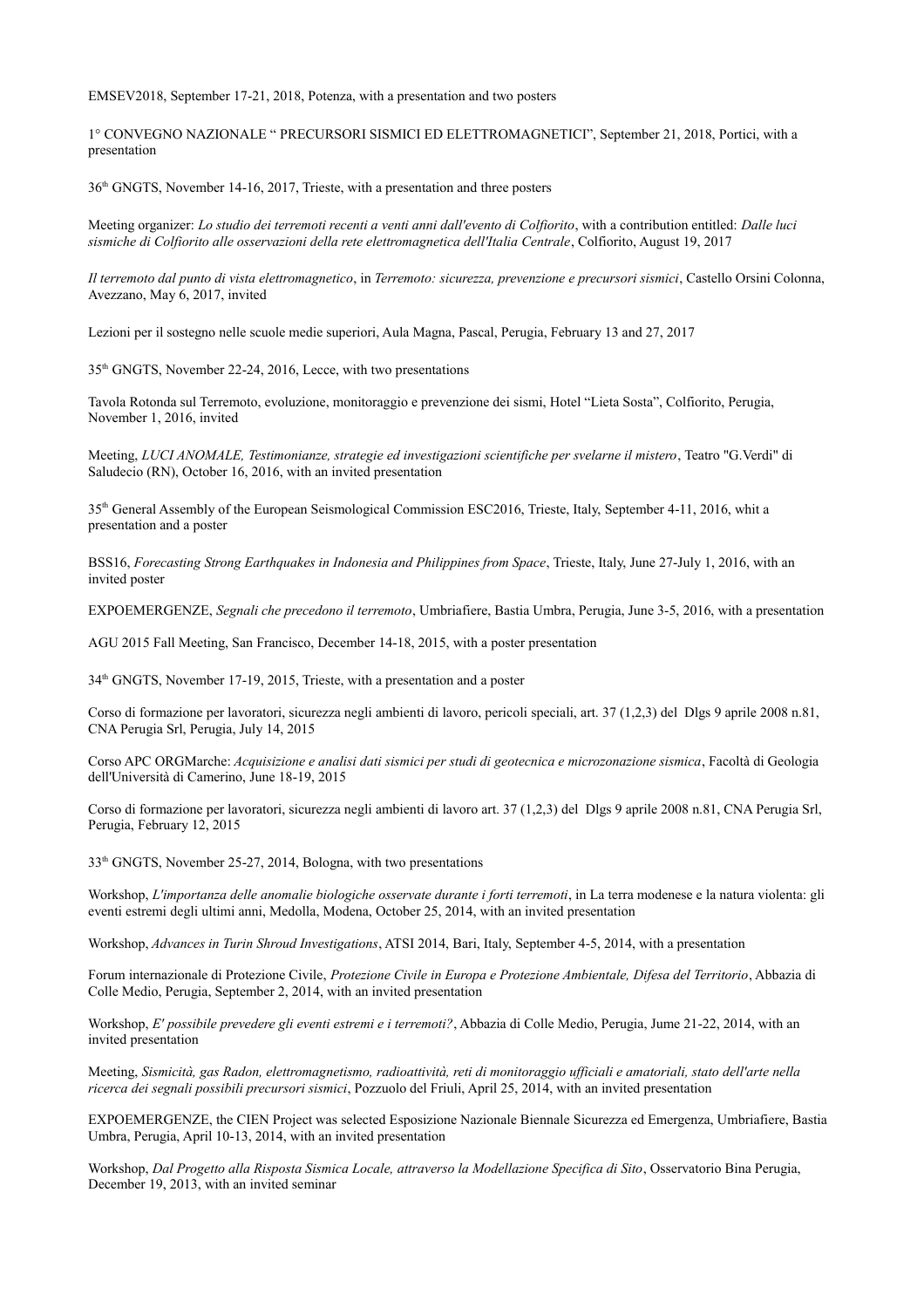Workshop, *La geofisica nella professione del geologo*, Ordine dei Geologi della Regione Umbria, Park Hotel, Ponte San Giovanni, Perugia, November 29, 2013, with an invited seminar

 $32<sup>th</sup>$  GNGTS, November 19-21, 2013, Trieste, with a presentation and a poster

Workshop W4, *Hydrogeochemical precursors of seismic activity*, GEOITALIA, Pisa, September 12, 2013, with two invited presentation

Meeting, *Le salse ed i terremoti attuali e passati*, Riserva Salse di Nirano, Modena, June 9, 2013, with an invited presentation

EGU General Assembly, *Natural Hazards and Seismology*, Vienna – Austria, April 7-12, 2013, with a presentation and a poster

31th GNGTS, November 20-22, 2012, Potenza, with two presentations

EGU General Assembly, *Natural Hazards*, Vienna – Austria, April 23-27, 2012, with a presentation

30<sup>th</sup> GNGTS, Trieste, November 14-17, 2011, with a presentation and a poster

Il Programma "Idee" (ERC) del 7PQ di RST: *come partecipare e quali opportunità per la "ricerca di frontiera" a tematica libera*, training course, Perugia, October 24, 2011

Ottobre all'Abbazia - Natura - *Bufo Bufo tra Favola e Scienza*, Abbazia dei Santi Ruffino e Vitale, Amandola (FM), October 8, 2011, with a presentation

IONONTREMO, *Mostra e convegni sul rischio sismico liberi di conoscere e convivere con il terremoto*, Rimini, May 7-21, 2011, with two invited presentations

CSES - Teleconference Meeting, *CSES Italy-China, Working meeting for the CSES payloads development*, March 21-22, 2011

Meeting, *Prevenzione e Previsione Sismica*, November 19, 2010, Teramo, with an invited presentation

First Meeting of SAGA-4-EPR SAtellite seafloor Ground data Analyses for Earthquake Pattern Recognition, *Particle precipitationearthquake correlations and the Central Italy electromagnetic network*, Roma, October 29, 2010, with an invited presentation

 $29<sup>th</sup>$  GNGTS, Prato, October 28-30, 2010, with two presentations

CSES Meeting, Italy-China, Beijin, September 6-11, 2010, with two presentations

CSES Meeting, Italy-China, Roma, August, 15-18, 2010, with a presentation

CSES Meeting, Italy group, Padova, July 1-2, 2010

EGU General Assembly 2010, *Natural Hazards*, Vienna – Austria, May 2-7, 2010, with a presentation and a poster

Meeting, *Osservazioni elettromagnetiche e gravimetriche relative al sisma del 6 Aprile 2009 a L'Aquila*, L'Aquila, 26-28 Aprile 2010, with a presentation and a poster

Technical Interchange Meeting (TIM) on the CSES satellite: *instrumentation and orbital requirements*, Perugia, February 5-7, 2010, with a presentation

28th GNGTS, November 16-19, 2009, Trieste, with two presentations

Conference, *100 anni dal terremoto Calabro-messinese*, Reggio Calabria, Dec. 10-12, 2008, with a poster presentation

EGU General Assembly 2008, *Natural Hazards*, Vienna – Austria, April 13-18, 2008, with three presentations and three posters

Technical Interchange Meeting (TIM) on the CSES satellite: *instrumentation and working sessions*, Perugia, February 16-21, 2008, with a presentation

9<sup>th</sup> ILEGW, International Conference on *Exploration and Utilization of the Moon*, Sorrento, October 22-26, 2007, with two presentations and a poster

IUGG XXIV, IASPEI on Progress in *EM studies on earthquakes and volcanoes – Seismo EM study using space technology*, Perugia, July 2-13, 2007

1 st Workshop on *Photon Detection*, Hotel Giò, Perugia, June 13-14, 2007

PRIN05 Progress meeting, *Geomagnetic Space Mission Project*, LNF INFN, Frascati, May 18, 2007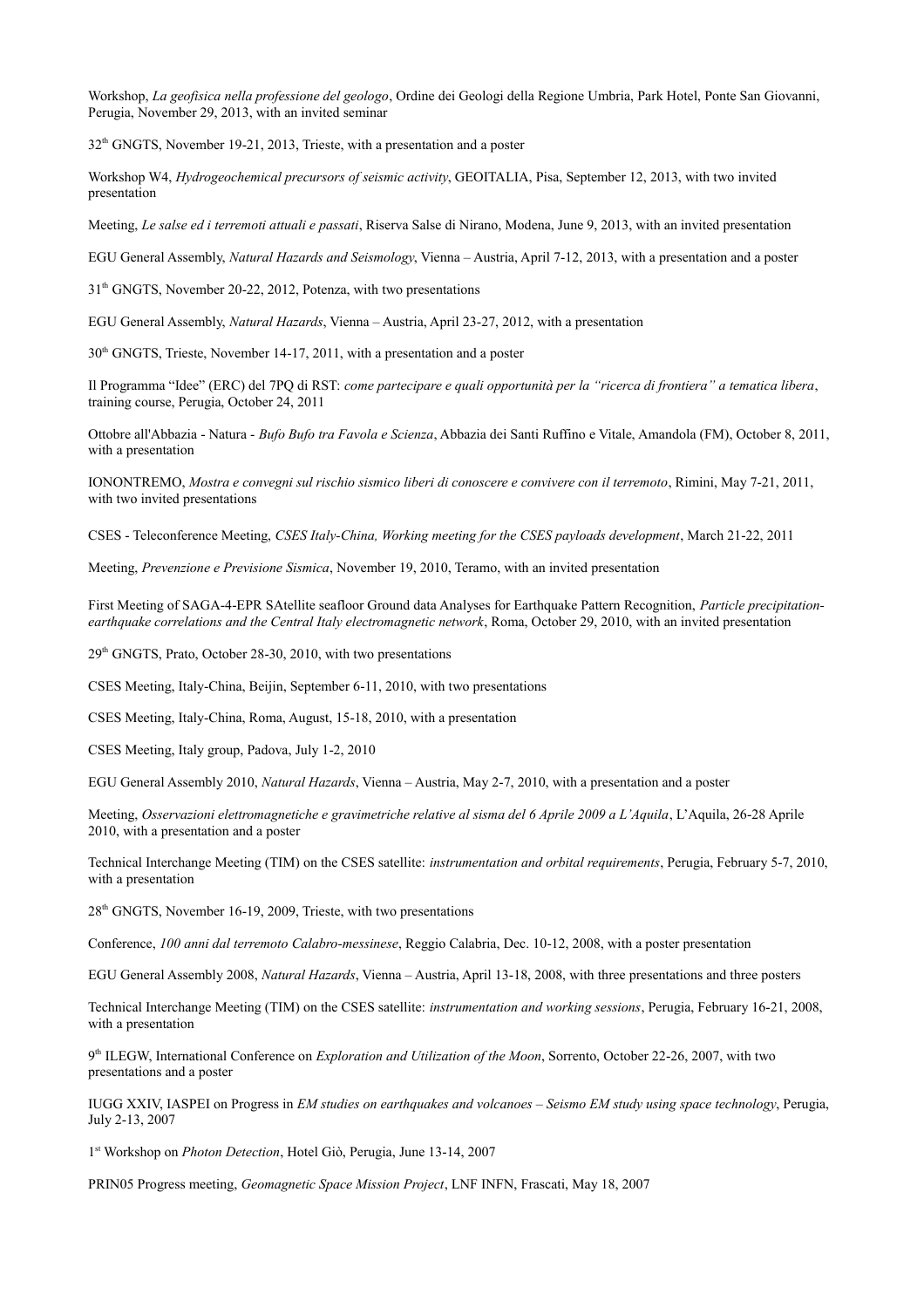Meeting, *Observation of the Universe from the Moon*, LNF INFN, Frascati May 7, 2007

Meeting, *Italian Vision for Moon Exploration, Studio Osservazione dell'Universo dalla Luna*, I Riunione Avanzamento, CNR Bologna, December 14, 2006

PRIN05 Progress meeting, *Geomagnetic Space Mission Project*, Terni, November 30, 2006

Italian Project Hessdalen Workshop, Bologna, June 17, 2006, with an invited presentation

Meeting, COHERENCE, Rome, April 21, 2006, with a tribute to Raffaele Bendandi

Meeting, *Monitoraggio elettromagnetico ambientale nelle bande ULF – ELF – VLF (0.001Hz - 100kHz)*, Progetto MEM, L'Aquila, January 22, 2005

Meeting, *Settecento abruzzese. Eventi sismici, mutamenti economico-sociali e ricerca storiografica*, L'Aquila, October 29-31, 2004

AGU 2003 Fall Meeting, San Francisco, December 5-12, 2003, with a poster presentation

21th National Conference GNGTS and 2nd Convegno Nazionale Sezione Italiana EAGE-SEG, Roma, November 19-21, 2002

Conference *2001 Nonlinear Guided Waves and Their Applications Topical Meeting*, Clearwater - Florida, March 26-28, 2001, with a poster presentation

5<sup>th</sup> international conference in *Quantum Communication Measurements & Computing*, Capry - Italy, July 3 - 8, 2000

Summer school *Nonlinear Optics*, Dipartimento di Fisica "A.Volta", University of Pavia, June 25 - July 8, 1999

#### **Seminars**

*I terremoti nella Ionosfera*, IIS Campus Leonardo da Vinci, Umbertide, January 8, 2020

*Terremoti e onde radio in ELF e VLF*, ARI Perugia, Ponte San Giovanni, February 1, 2018

*Sicurezza in montagna in relazione ai fenomeni meteorologici – corso avanzato*, Sez. CAI "G. Bellucci", Perugia, April 21, 2017

*Seminari sulle precauzioni da seguire in occasione dei forti terremoti*, for students, Aula Magna IIS G. Bruno, Perugia, February 13,15,16, 20-24, 27, 2017

*Seminario sulle precauzioni da seguire in occasione dei forti terremoti*, for professors, Aula Magna IIS G. Bruno, Perugia, February 15, 2017

*Le luci sismiche, una possibile interpretazione dalle osservazioni recenti della Rete Elettromagnetica dell'Italia Centrale*, Teatro "G.Verdi" di Saludecio (RN), October 16, 2016

*Sicurezza in montagna in relazione ai fenomeni meteorologici*, Sede CAI sez. "G. Bellucci", Perugia, May 20, 2016

*Il terremoto del '97 a Colfiorito la "percezione" animale e la rivelazione strumentale*, Sede del Parco di Colfiorito Area Ex-Casermette, Comune di Foligno (PG), October 17, 2015

*Statistical correlation between electric perturbations recorded by a station of the Central Italy Electromagnetic Network and moderate seismic activity in Umbria Region*, Università di Chieti G. D'Annunzio, July 13, 2015

*I fenomeni elettrici di origine sismica e meteorologica, indicazioni sulla pericolosità dei fenomeni naturali*, Università di Chieti G. D'Annunzio, July 5, 2014

*Monitoraggio elettromagnetico in relazione ai fenomeni geofisici*, Sede ARI, sezione Città di Castello, February 11, 2014

*Electromagnetic monitoring in relation to geophysical phenomena*, School of Science and Technology Physics Division, Camerino University, Camerino, January 23, 2014

*The Central Italy Electromagnetic Network, a multidisciplinary monitoring to study the effects of geophysical fluids into the atmosphere*, Workshop W4, GEOITALIA, Pisa, September 12, 2013

*Statistical aspects of NOAA particles and global strong earthquakes data analysis*, Workshop W4, GEOITALIA, Pisa, September 12, 2013

*Fenomeni elettrici e di migrazione dei fluidi prima, durante e dopo i forti terremoti*, Aula Magna della Facoltà di Agraria, Perugia, June 5, 2013